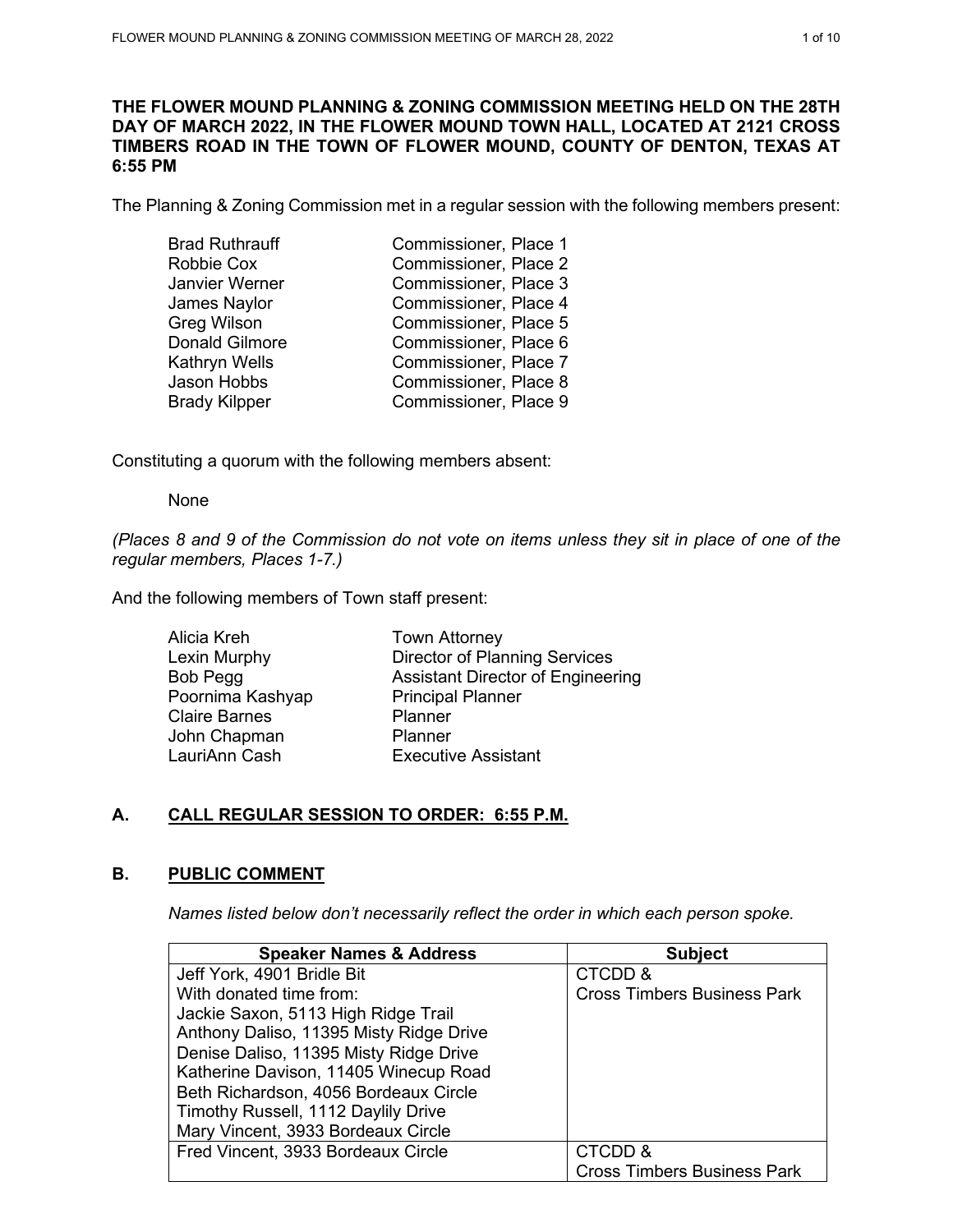| Kendra Stephenson, 4801 Steinbeck Circle<br><b>Cross Timbers Business Park</b><br>With time donated from:<br>Brad Cooper, 3819 Maple Avenue<br>Caleb Bardin, 3819 Maple Avenue<br>Sam Williams, 3819 Maple Avenue<br>Stacey Leonard, 11500 Antler Ridge Way<br><b>Opposition to Warehouses</b> |
|------------------------------------------------------------------------------------------------------------------------------------------------------------------------------------------------------------------------------------------------------------------------------------------------|
|                                                                                                                                                                                                                                                                                                |
|                                                                                                                                                                                                                                                                                                |
|                                                                                                                                                                                                                                                                                                |
|                                                                                                                                                                                                                                                                                                |
|                                                                                                                                                                                                                                                                                                |
|                                                                                                                                                                                                                                                                                                |
| JP Parnell, 5901 Southern Hills Drive<br><b>Opposition to Warehouses</b>                                                                                                                                                                                                                       |
| Rena Hardeman, 8132 Florance Road<br><b>Opposition to Warehouses</b>                                                                                                                                                                                                                           |
| Christa Call, 10612 Smoky Oak Trail<br><b>Opposition to Warehouses</b>                                                                                                                                                                                                                         |
| Austin Cartlidge, 11601 Slumber Falls<br><b>Opposition to Warehouses</b>                                                                                                                                                                                                                       |
| <b>Opposition to Warehouses</b><br>Eric Jensen, 6209 Savannah Oak Trail                                                                                                                                                                                                                        |
| Carolyn Glover, 6209 Savannah Oak Trail<br><b>Opposition to Warehouses</b>                                                                                                                                                                                                                     |
| John Leonard, 11500 Antler Ridge Way<br>Opposition to Warehouses                                                                                                                                                                                                                               |
| With donated time from:                                                                                                                                                                                                                                                                        |
| Haylie Leonard, 11500 Antler Ridge Way                                                                                                                                                                                                                                                         |
| Paula Cuva, 11409 Antler Ridge Way                                                                                                                                                                                                                                                             |
| Stacey Leonard, 11500 Antler Ridge Way                                                                                                                                                                                                                                                         |
| Bob Van Hoef, 6605 Roughleaf Ridge Rd<br><b>Opposition to Warehouses</b>                                                                                                                                                                                                                       |
| Debra Van Hoef, 6605 Roughleaf Ridge Rd<br>Opposition to Warehouses                                                                                                                                                                                                                            |
| Victor Worley, 11612 Little Elm Creek<br>Opposition to Warehouses                                                                                                                                                                                                                              |
| Jerry Brown, 11324 Bull Head Lane<br><b>Opposition to Warehouses</b>                                                                                                                                                                                                                           |
| Stacie Bambauer, 6928 Basket Flower<br><b>Opposition to Warehouses</b>                                                                                                                                                                                                                         |
| Robert Haug, 4904 Long Pond<br><b>Opposition to Warehouses</b>                                                                                                                                                                                                                                 |
| Deborah Dallas, 105 Big Sky Circle<br>Opposition to Warehouses                                                                                                                                                                                                                                 |
| With donated time from:                                                                                                                                                                                                                                                                        |
| Dana Anderson, 3509 Northdale Drive                                                                                                                                                                                                                                                            |
| Chris Drew, 5209 Ravine Ridge Court<br><b>Opposition to Warehouses</b>                                                                                                                                                                                                                         |
| Michelle Jobe, 11358 Misty Ridge Dr<br><b>Opposition to Warehouses</b>                                                                                                                                                                                                                         |
| With donated time from:                                                                                                                                                                                                                                                                        |
| John Jobe, 11358 Misty Ridge Dr                                                                                                                                                                                                                                                                |
| Ashley Lopez, 7101 Broomsedge Dr<br><b>Opposition to Warehouses</b>                                                                                                                                                                                                                            |
| Mark Flores, 6312 Crossvine Trail<br>Opposition to Warehouses                                                                                                                                                                                                                                  |
| Claudia Villasana-Munoz, 11604 Slumber Falls<br><b>Opposition to Warehouses</b>                                                                                                                                                                                                                |
| Alex Pisciotta, 3716 Watermill Way<br><b>Opposition to Warehouses</b>                                                                                                                                                                                                                          |
| David Pluss, 11459 Misty Ridge Drive<br><b>Opposition to Warehouses</b>                                                                                                                                                                                                                        |
| Andrew Hering, 1016 Lamp Post Lane<br><b>Opposition to Warehouses</b>                                                                                                                                                                                                                          |
| Joshua Bostick, 11383 Misty Ridge Dr<br><b>Opposition to Warehouses</b>                                                                                                                                                                                                                        |
| Candice Pettit, 11359 Gable Circle<br><b>Opposition to Warehouses</b>                                                                                                                                                                                                                          |
| Melanie Bostick, 11383 Misty Ridge Dr<br>Opposition to Warehouses                                                                                                                                                                                                                              |
| Beckett Klemetsen, 6925 Basket Flower Rd<br><b>Opposition to Warehouses</b>                                                                                                                                                                                                                    |
| Dan Klemetsen, 6925 Basket Flower Rd<br><b>Opposition to Warehouses</b>                                                                                                                                                                                                                        |
| Tom Clark, 8704 Baltusrol Dr<br>Opposition to Warehouses                                                                                                                                                                                                                                       |
| With time donated from:                                                                                                                                                                                                                                                                        |
| Cindy Clark, 8704 Baltusrol Dr                                                                                                                                                                                                                                                                 |
| Lauren Goodman, 7017 Broomsedge                                                                                                                                                                                                                                                                |
| Erika Klemetsen, 6925 Basket Flower Rd                                                                                                                                                                                                                                                         |
| <b>Opposition to Warehouses</b><br>Chris Withrow, 11490 Misty Ridge                                                                                                                                                                                                                            |

# **Indicated "Do Not Wish To Speak"**

| Christine Taylor, 6909 Broomsedge Dr  | <b>Opposition to Warehouses</b> |
|---------------------------------------|---------------------------------|
| Shawnette Gauer, 6921 Broomsedge Dr   | <b>Opposition to Warehouses</b> |
| Patricia Collins, 4301 Mistflower Way | <b>Opposition to Warehouses</b> |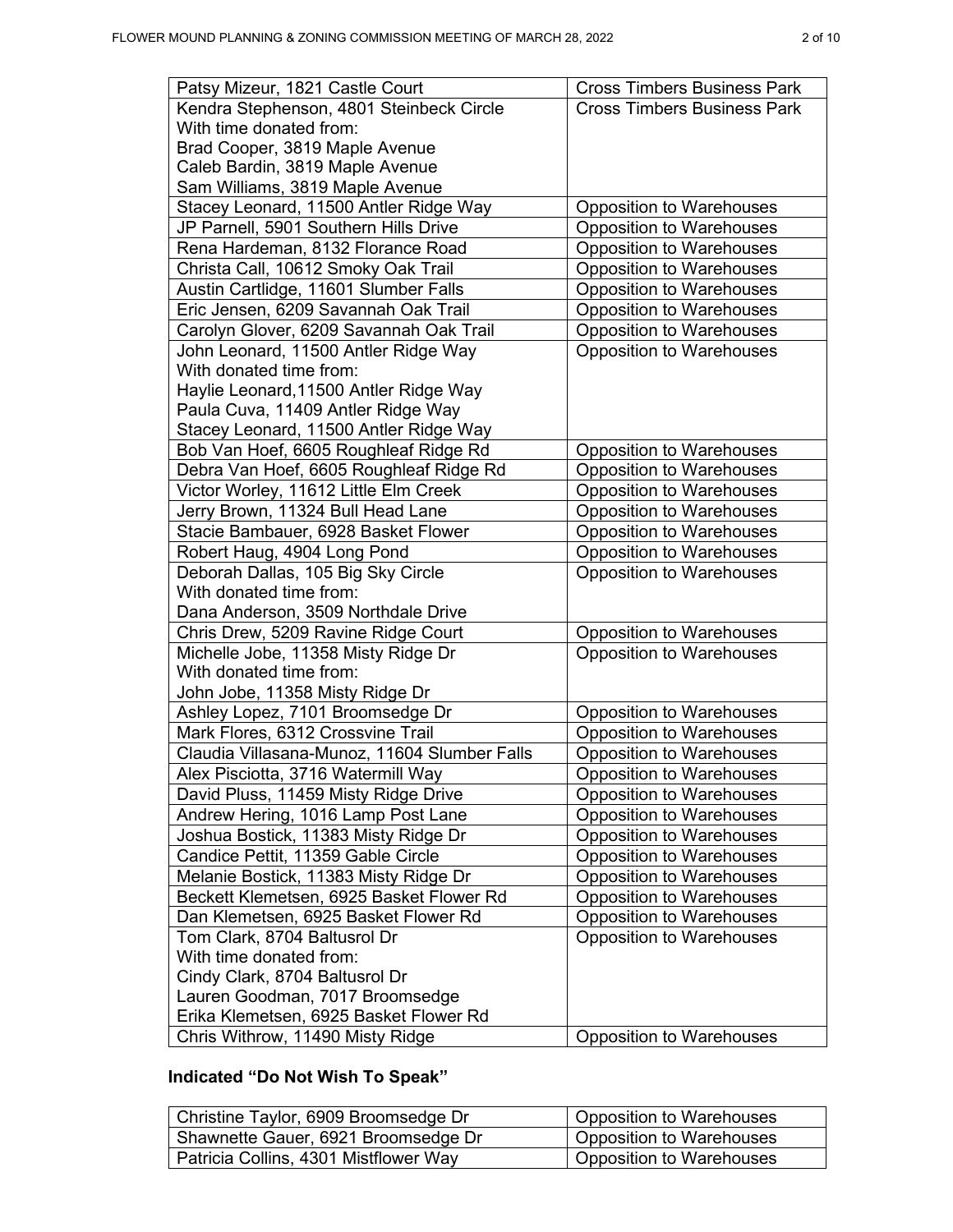|  | п<br>r |  |  |
|--|--------|--|--|
|--|--------|--|--|

| Terri Shukri, 3620 Water Mill Way                                          | <b>Opposition to Warehouses</b>                                    |
|----------------------------------------------------------------------------|--------------------------------------------------------------------|
| Sonny Gann, 11616 Cedar Grove                                              | <b>Opposition to Warehouses</b>                                    |
| Frances Goyette, 6325 Willow Ridge Trl                                     | <b>Opposition to Warehouses</b>                                    |
| Mary & Ciro Panico, 11617 Cedar Grove                                      | <b>Opposition to Warehouses</b>                                    |
| Sharilyn & Eddie Wilken, 11620 Cedar Grove                                 | <b>Opposition to Warehouses</b>                                    |
| Annette Summerlin, 11309 Bull Head Lane                                    | <b>Opposition to Warehouses</b>                                    |
| Alicia Lansbury, 11401 Winecup Rd                                          | <b>Opposition to Warehouses</b>                                    |
| James Saxon, 5113 High Ridge Trail                                         | <b>Opposition to Warehouses</b>                                    |
| Sandra Ogden, 11212 Bull Head Lane                                         | <b>Opposition to Warehouses</b>                                    |
| Roger Summerlin, 11309 Bull Head Lane                                      | <b>Opposition to Warehouses</b>                                    |
| Aaron Young, 10920 Falling Leaf Trail                                      | <b>Opposition to Warehouses</b>                                    |
| Dennis Byington, 6605 Elderberry Way                                       | <b>Opposition to Warehouses</b>                                    |
| Pati Gann, 11616 Cedar Grove                                               | <b>Opposition to Warehouses</b>                                    |
| Holly McKinney, 4709 Valley Peak Cove                                      | <b>Opposition to Warehouses</b>                                    |
| Debra Harkness, 11305 Bull Head Lane                                       | <b>Opposition to Warehouses</b>                                    |
| Kip Harkness, 11305 Bull Head Lane                                         | <b>Opposition to Warehouses</b>                                    |
| Barbara Catrett, 10816 Pedernales Falls                                    | <b>Opposition to Warehouses</b>                                    |
| Linda Hooper, 4609 Largo Drive                                             | <b>Opposition to Warehouses</b>                                    |
| Diane Campbell, 6936 Basket Flower Rd                                      | <b>Opposition to Warehouses</b>                                    |
| Carlos Caban, 11304 Bull Head Ln                                           | <b>Opposition to Warehouses</b>                                    |
| Dane McWilliams, 4212 Mistflower Way                                       | <b>Opposition to Warehouses</b>                                    |
| Alison Flener, 6617 Roughleaf Ridge Rd                                     | <b>Opposition to Warehouses</b>                                    |
| Katrina Stauffer, 7000 Hickory Falls Dr                                    | <b>Opposition to Warehouses</b>                                    |
| Kristin Anderson, 1428 Westview Ln                                         | <b>Opposition to Warehouses</b>                                    |
| Sharon Longman, 7012 Antelope Dr                                           | <b>Opposition to Warehouses</b>                                    |
| Michael Longman, 7012 Antelope Dr                                          | <b>Opposition to Warehouses</b>                                    |
| Rod Aldridge, 6201 Whiskerbrush                                            | <b>Opposition to Warehouses</b>                                    |
| Mia Aldridge, 6201 Wisherbrush Rd                                          | <b>Opposition to Warehouses</b>                                    |
| Greg Burnham, 11613 Rust Falls Rd                                          | <b>Opposition to Warehouses</b>                                    |
| Cheryl Baxa, 11613 Rust Falls Rd                                           | <b>Opposition to Warehouses</b>                                    |
| Jodi Sealy, 6408 Prairie Brush Trail                                       | <b>Opposition to Warehouses</b>                                    |
| Tracy Sealy, 6408 Prairie Brush Trail                                      | <b>Opposition to Warehouses</b>                                    |
| Shane Anderson, 1428 Westview Lane                                         | <b>Opposition to Warehouses</b>                                    |
| Vong Miphouvieng, 11600 Bull Creek Dr                                      | <b>Opposition to Warehouses</b>                                    |
|                                                                            |                                                                    |
| Todd Bayuk, 10845 Pedernales Falls<br>Luke Strensrud, 5232 Ravine Ridge Ct | <b>Opposition to Warehouses</b>                                    |
| Lou Goyette, 6325 Willow Ridge Trl                                         | <b>Opposition to Warehouses</b><br><b>Opposition to Warehouses</b> |
|                                                                            | <b>Opposition to Warehouses</b>                                    |
| Carolyn Strensrud, 5232 Ravine Ridge Ct<br>Ron Hall, 11367 Bull Head Ln    | <b>Opposition to Warehouses</b>                                    |
| Valerie Hall, 11367 Bull Head Lane                                         | <b>Opposition to Warehouses</b>                                    |
| Laura Brown, 11324 Bull Head Lane                                          | <b>Opposition to Warehouses</b>                                    |
| Samantha Hart, 1524 Rustic Timbers                                         | <b>Opposition to Warehouses</b>                                    |
|                                                                            |                                                                    |
| Scott Howell, 6555 Dolan Falls Dr                                          | <b>Opposition to Warehouses</b>                                    |
| Laurie Allain, 6953 Broomsedge Dr                                          | <b>Opposition to Warehouses</b>                                    |
| Matt Slaton, 2001 Winthrop Hill Rd                                         | <b>Opposition to Warehouses</b>                                    |
| Zach Stauffer, 7000 Hickory Falls Dr                                       | <b>Opposition to Warehouses</b>                                    |
| Viral Patel, 1158 Berrydale Dr                                             | Opposition to Warehouses                                           |
| Pooja Keskar, 11462 Misty Ridge Rd                                         | <b>Opposition to Warehouses</b>                                    |
| Michele Carlson, 11325 Bull Head Ln                                        | <b>Opposition to Warehouses</b>                                    |
| Rob Carlson, 11325 Bull Head Ln                                            | Opposition to Warehouses                                           |
| Sumanth Mallya, 11462 Misty Ridge Dr                                       | <b>Opposition to Warehouses</b>                                    |
| Paul Roncal, 3509 Misty Meadow Ln                                          | <b>Opposition to Warehouses</b>                                    |
| Nancy Heck, 5200 Ravine Ridge Ct                                           | <b>Opposition to Warehouses</b>                                    |
| Vicki Warner, 3529 Misty Meadow                                            | <b>Opposition to Warehouses</b>                                    |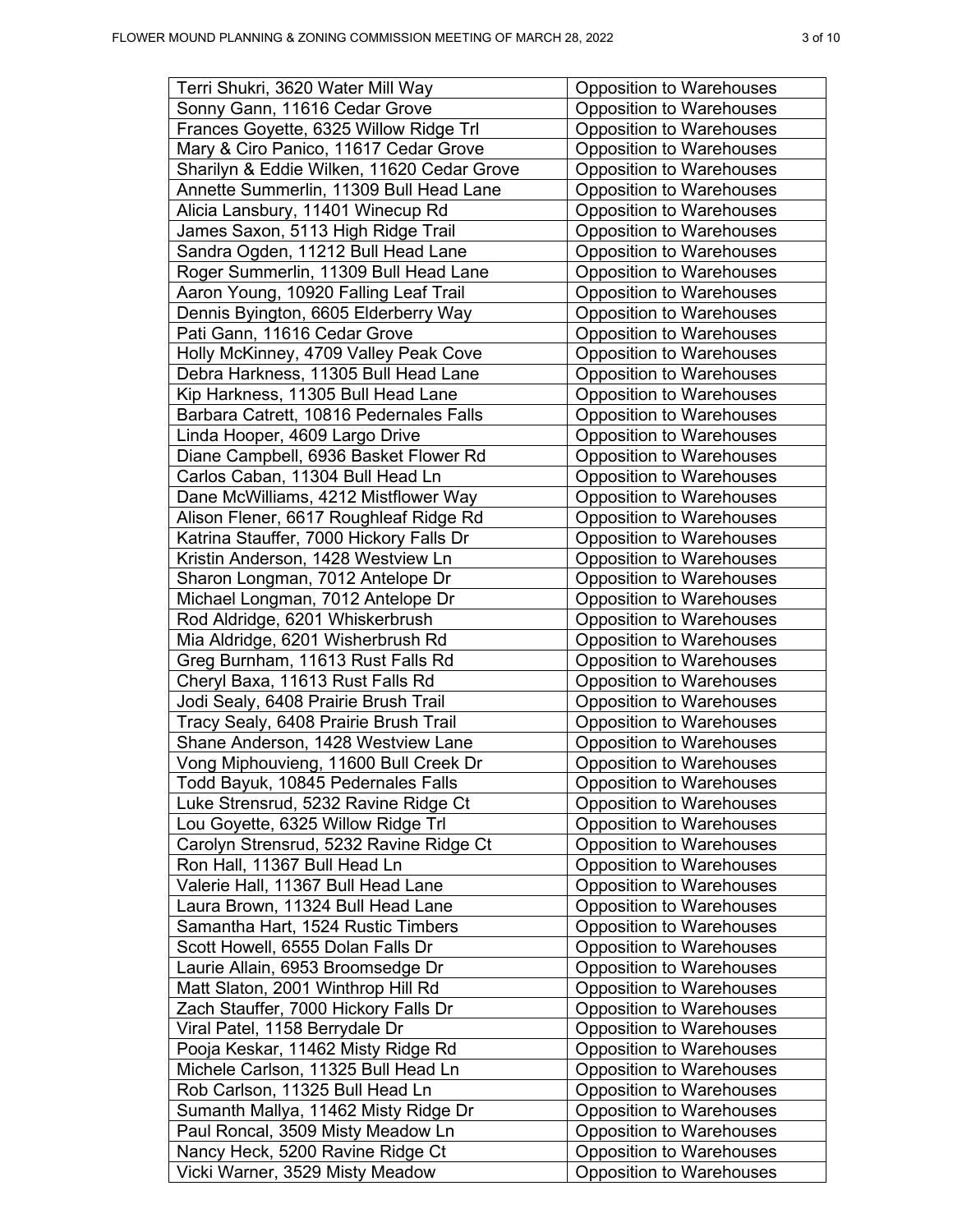|  | л<br>۰. |  |  |
|--|---------|--|--|
|--|---------|--|--|

| Matt Schwalm, 1108 Berrydale Dr                | <b>Opposition to Warehouses</b> |
|------------------------------------------------|---------------------------------|
| Dawn Schwalm, 1108 Berrydale Dr                | <b>Opposition to Warehouses</b> |
| Stacie Campbell, 6345 Crossvine Trl            | <b>Opposition to Warehouses</b> |
| Rob Campbell, 6345 Crossvine Trl               | <b>Opposition to Warehouses</b> |
| Ron Heck, 5200 Ravine Ridge Rd                 | <b>Opposition to Warehouses</b> |
| Stephen Gauer, 6921 Broomsedge Dr              | <b>Opposition to Warehouses</b> |
| Ken Schrage, 3325 Meridian Dr                  | <b>Opposition to Warehouses</b> |
| Debbie Worley, 11612 Little Elm Creek          | <b>Opposition to Warehouses</b> |
| Divya Patel, 1158 Berrydale Dr                 | <b>Opposition to Warehouses</b> |
| Cheryl Moore, 1900 Tennyson                    | <b>Opposition to Warehouses</b> |
| Tracey Villalon-Arriaga, 10913 Smoky Oak       | <b>Opposition to Warehouses</b> |
| Lori Villalon-Arriaga, 10913 Smoky Oak         | <b>Opposition to Warehouses</b> |
| Mitzi Rodriguez, 11304 Misty Ridge Dr          | <b>Opposition to Warehouses</b> |
| Alycia Emerson, 4204 Greenthread Way           | <b>Opposition to Warehouses</b> |
| Dave Emerson, 4204 Greenthread Way             | <b>Opposition to Warehouses</b> |
| Tayton Morgan, 6409 Whiskerbrush Rd            | <b>Opposition to Warehouses</b> |
| Meagan Anderson, 4507 Summerhill Court         | <b>Opposition to Warehouses</b> |
| Jamie Brady, 801 Swift Creek Rd                | <b>Opposition to Warehouses</b> |
| Angela Hammond, 1709 Twistleaf                 | <b>Opposition to Warehouses</b> |
| Ruth Angel, 11300 Dusty Trail Ct               | <b>Opposition to Warehouses</b> |
| Amber Olivo, 4204 Alyssum Ln                   | <b>Opposition to Warehouses</b> |
| Daniel Olivo, 4204 Alyssum Ln                  | <b>Opposition to Warehouses</b> |
| Daniella Oropeza, 7101 Antelope Dr             | Opposition to Warehouses        |
| Paula Cuva, 11409 Antler Ridge Way             | <b>Opposition to Warehouses</b> |
| Maribel Balderas, 1420 Westborough Dr          | <b>Opposition to Warehouses</b> |
| Carlos Balderas, 1420 Westborough Dr           | <b>Opposition to Warehouses</b> |
| Kristen Anderson, 2841 Edinburg Ln             | <b>Opposition to Warehouses</b> |
| Celeste Parnell, 5901 Southern Hills Dr        | Opposition to Warehouses        |
| Craig Morrow, 4508 Tour 18 Dr                  | <b>Opposition to Warehouses</b> |
| Elizabeth Barber, 4508 Tour 18 Dr              | <b>Opposition to Warehouses</b> |
| Karla Summers, 3812 Driftwood Ln               | <b>Opposition to Warehouses</b> |
| Scott Summers, 3812 Driftwood Lane             | <b>Opposition to Warehouses</b> |
| Jackie & Bob Giangiulio, 6312 Cedar Sage       | <b>Opposition to Warehouses</b> |
| Sai Prasad Mukala, 7117 Antelope Dr            | <b>Opposition to Warehouses</b> |
| Joseph Mistretta, 1009 Daylily Dr              | <b>Opposition to Warehouses</b> |
| Jon Stricklan, 1701 River Birth Dr             | Opposition to Warehouses        |
| Patricia Truitt, 1701 River Birch Dr           | Opposition to Warehouses        |
| James Caldwell, 11363 Gable Circle             | <b>Opposition to Warehouses</b> |
| Nicholas Reynolds, 1205 8 <sup>th</sup> Street | <b>Opposition to Warehouses</b> |
| Richard Lange, 4201 Cozy Pine                  | Opposition to Warehouses        |
| Linda Lange, 4201 Cozy Pine                    | <b>Opposition to Warehouses</b> |
| Donna Perrin, 1509 Twistleaf Rd                | <b>Opposition to Warehouses</b> |
| Maggie Mistretta, 1009 Daylily Dr              | <b>Opposition to Warehouses</b> |
| Danielle Barfield, 11382 Misty Ridge Dr        | <b>Opposition to Warehouses</b> |
| Caleb Barfield, 11382 Misty Ridge Dr           | Opposition to Warehouses        |
| Cherie Hart, 11625 Slumber Falls Dr            | Opposition to Warehouses        |
| Keith Hart, 11625 Slumber Falls Dr             | <b>Opposition to Warehouses</b> |
| Amy Bruza, 1005 Coralberry                     | Opposition to Warehouses        |
| Zachary Leonard, 1005 Coralberry Dr            | Opposition to Warehouses        |
| Hunter Leonard, 11500 Antler Ridge Way         | <b>Opposition to Warehouses</b> |
| Justin Williford, 4201 Mistflower Way          | <b>Opposition to Warehouses</b> |
| Sadhana Rajesh, 5008 High Ridge Trail          | <b>Opposition to Warehouses</b> |
| Rajesh Natarajan, 5008 High Ridge Trail        | Opposition to Warehouses        |
| Alyssa Francis, 8109 Firestone Dr              | <b>Opposition to Warehouses</b> |
|                                                |                                 |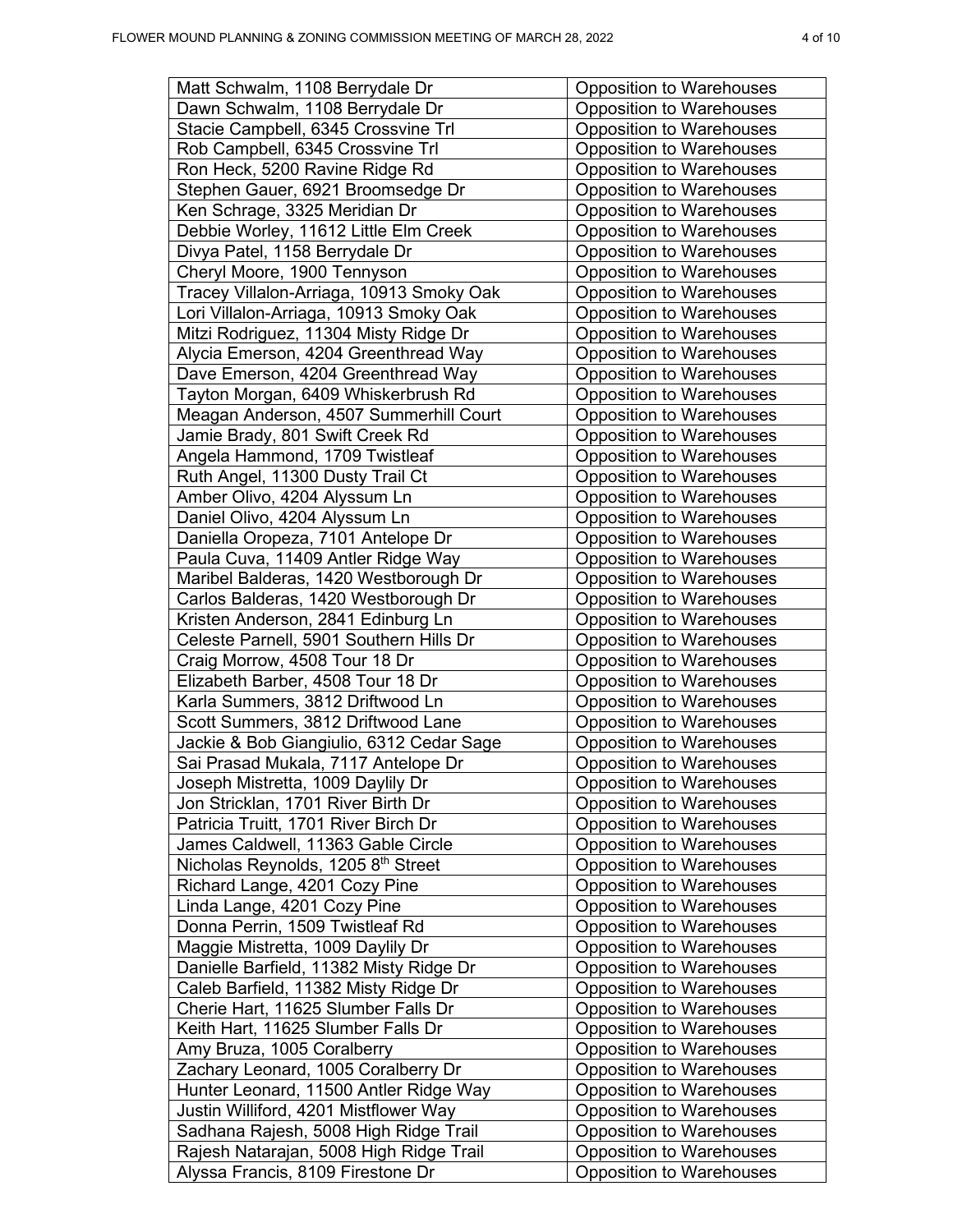| Troy Francis, 8109 Firestone Drive              | <b>Opposition to Warehouses</b> |
|-------------------------------------------------|---------------------------------|
| Ricardo Chiu, 10851 Smoky Oak Trl               | <b>Opposition to Warehouses</b> |
| Ronak Kothari, 1524 Wolfberry Ln                | <b>Opposition to Warehouses</b> |
| Amanda Rodriguez, 11478 Misty Ridge Dr          | <b>Opposition to Warehouses</b> |
| Mireya Ortiz Rodriguez, 11478 Misty Ridge       | <b>Opposition to Warehouses</b> |
| Nicki Gazlay, 1101 Upland Drive                 | <b>Opposition to Warehouses</b> |
| James Gazlay, 1101 Uplands Dr                   | <b>Opposition to Warehouses</b> |
| Glade & Katherine Oliverson, 6366 Prairie Brush | <b>Opposition to Warehouses</b> |
| Cinthia Gallegos, 3509 Misty Meadow Ln          | <b>Opposition to Warehouses</b> |
| Rahul Reddy Thummala, 6108 Alyssum Ln           | <b>Opposition to Warehouses</b> |
| Karlie Leonard, 11500 Antler Ridge Way          | <b>Opposition to Warehouses</b> |
| Kenzie (Age 9) Canyon Falls                     | <b>Opposition to Warehouses</b> |
| Maria Leticia Herrera, 1212 Daylily Dr          | <b>Opposition to Warehouses</b> |
| Ana Katina Yamamoto, 3713 Birch Wood Ct         | <b>Opposition to Warehouses</b> |
| Kammie (Age 6) Canyon Falls                     | <b>Opposition to Warehouses</b> |
| Vishnu Vardhan-Lingala, 1505 Twistleaf Rd       | <b>Opposition to Warehouses</b> |
| Bala Vunnam, 1520 Twistleaf Rd                  | <b>Opposition to Warehouses</b> |
| Kim Pisciotta, 3716 Water Mill Way              | <b>Opposition to Warehouses</b> |
| Larry Mathis, 6336 Savannah Oak Tr              | <b>Opposition to Warehouses</b> |
| Greg Anderson, 3509 Northdale Ln                | <b>Opposition to Warehouses</b> |
| Heidi Schultz-Berns, 6612 Dolan Falls           | <b>Opposition to Warehouses</b> |
| Rick Berns, 6612 Dolan Falls                    | <b>Opposition to Warehouses</b> |
| Laura Forster, 6421 Dolan Falls Dr              | <b>Opposition to Warehouses</b> |

*The Planning & Zoning Commission recessed at 9:20 p.m. and reconvened at 9:30 p.m.*

# **C. FUTURE AGENDA ITEMS**

None

# **D. DIRECTOR'S REPORT**

1. Web Resources

# **E. CONSENT ITEMS**

- 1. Minutes of February 28, 2022: Consider approval of the minutes of the February 28, 2022, Planning and Zoning Commission Regular Session.
- 2. RP21-0009 Flower Mound Woods Lots 3R1 & 4R1, Block D: Consider a request for a Replat (RP21-0009 – Flower Mound Woods Lots 3R1 & 4R1, Block D) to enlarge two existing single-family residential lots. The property is generally located north and west of Nan Lane and Alberta Lane.
- 3. RC21-0004 Windhaven Senior Living: Consider a request for a Record Plat (RC21- 0004 – Windhaven Senior Living) to create one non-residential lot. The property is located south of Cross Timbers Road and west of Auburn Drive.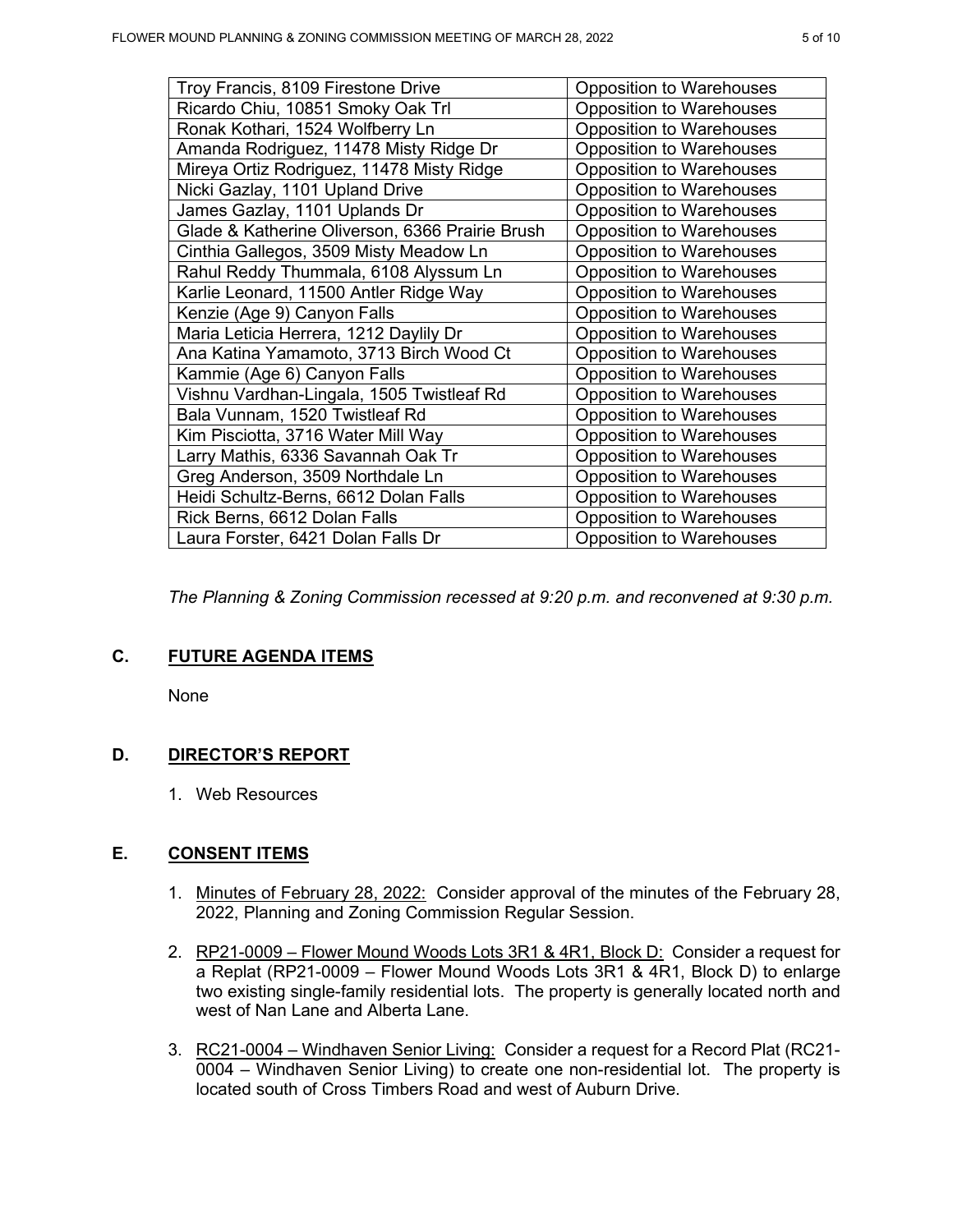## **Commission Deliberation**

Commissioner Naylor moved to approve Consent Items 1, 2, and 3. Commissioner Wilson seconded the motion.

## **VOTE ON THE MOTION**

**AYES: Werner, Naylor, Wilson, Gilmore, Cox, Wells**

**NAYS: None**

**The motion to approve passed by a vote of 6 to 0.** 

# **F. REGULAR ITEMS**

**4. Public Hearing to consider an ordinance granting Specific Use Permit No. 474 (SUP21-0008 – River Walk Retail Phase II) to permit a fast food restaurant with a drive through window. The property is generally located south of Promenade Way and east of Long Prairie Road.** 

## **Staff Presentation**

Poornima Kashyap, Principal Planner

## **Applicant Presentation**

Michael Beaty, MRW Investors, LLC;

## **Spoke In Favor:**

None

## **Spoke In Opposition:**

Hubert Robichaux, 2541 Gramercy Park Drive Scott Sanderson, 2604 Gamma Road Mary Sanderson, 2604 Gamma Road Bob Blum, 3916 Saturn Street

## **In Favor, Chose Not To Speak**

None

## **In Opposition, Chose Not To Speak**

Marvin & Cindy Yates; 2445 Gramercy Park Drive Ray & Joanne Garross, 1209 Prairie Creek Court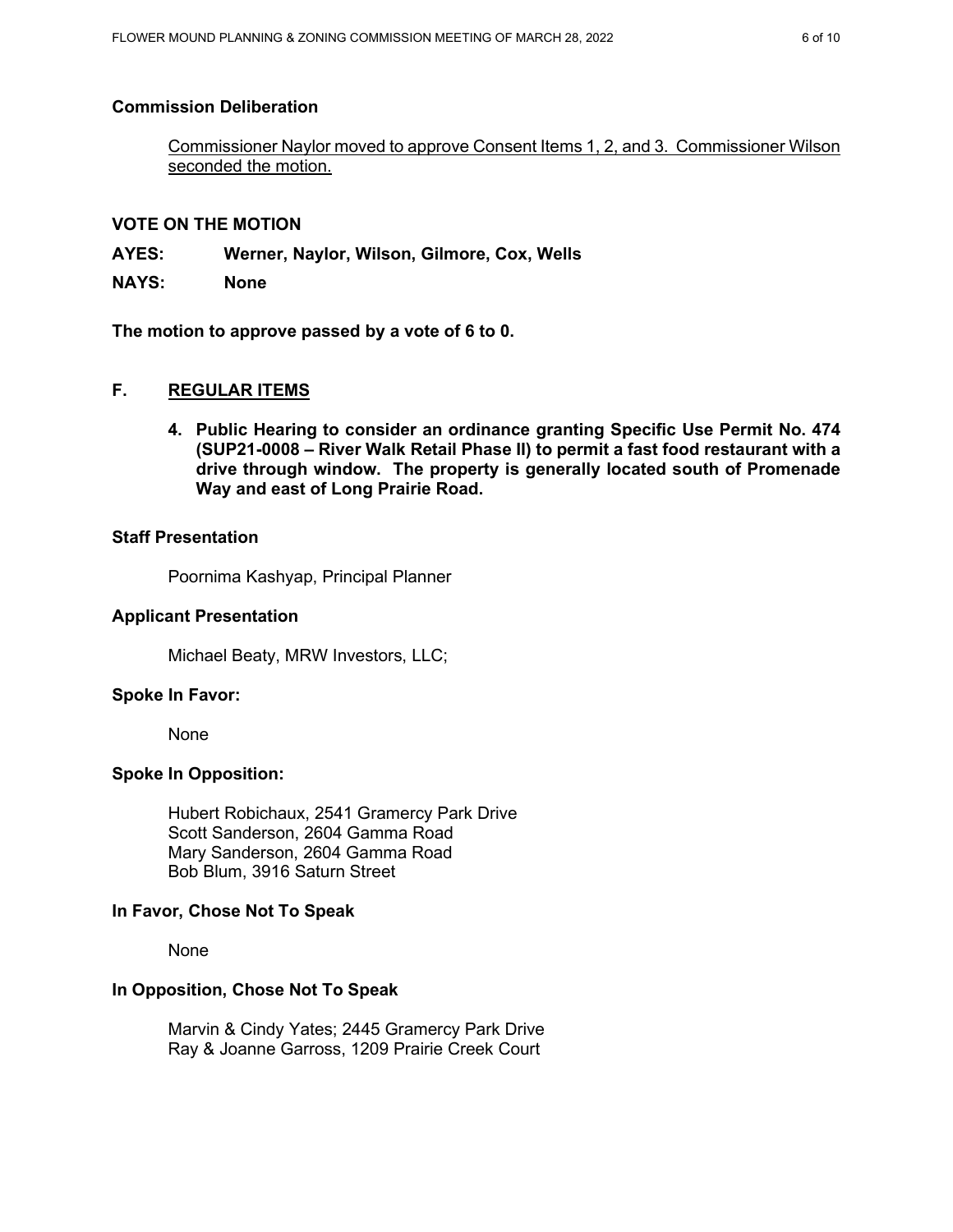# **Commission Deliberation**

Commissioner Naylor moved to recommend approval of SUP21-0008 – River Walk Retail Phase II with the following conditions: drive-thru to be open 5:00 AM to 7:00 PM, restaurant to be open 5:00 AM to 9:00 PM, requiring the installation of signage that directs people to turn away from the residential properties as negotiated and agreed to by the Town Staff, and working with the Town Arborist to replace the proposed Vitex tree with a non-invasive species.

*There was no second. The motion failed.*

Commissioner Gilmore moved to recommend approval of SUP21-0008 – River Walk Retail Phase II with the following conditions: hours of operation for the drive-through window be limited to 5:00 AM to 7:00 PM; hours of operation for the sit-down area of the restaurant be limited to 5:00 AM to 9:00 PM; with the installation of signage stating exit only, one way out; and work with Town Staff to replace the Vitex tree species with native ornamental landscaping. Commissioner Naylor seconded the motion.

# **VOTE ON THE MOTION**

- **AYES: Wells, Cox, Gilmore, Naylor**
- **NAYS: Wilson, Werner**

**The motion to recommend approval passed by a vote of 4 to 2.** 

**5. Public Hearing to consider a request for a Replat (RP22-0002 – Trimble Addition Lot 1 & 2, Block A) to create two residential lots with an exception to the grading criteria, regarding residential lot-to-lot drainage, contained in the Town's Engineering Design Criteria and Construction Standards adopted through Chapter 32 of the Code of Ordinances. The property is generally located east of High Road and south of Arabian Circle.** 

# **Staff Presentation**

Claire Barnes, Planner

# **Applicant Presentation**

Marcus Trimble, Specific Space; present for questions, no presentation

# **Spoke In Favor:**

James Schell, 7501 Arabian Circle

## **Spoke In Opposition:**

None

# **Commission Deliberation**

Commissioner Wells moved to recommend approval of RP22-0002 – Trimble Addition Lot 1 & 2, Block A. Commissioner Naylor seconded the motion.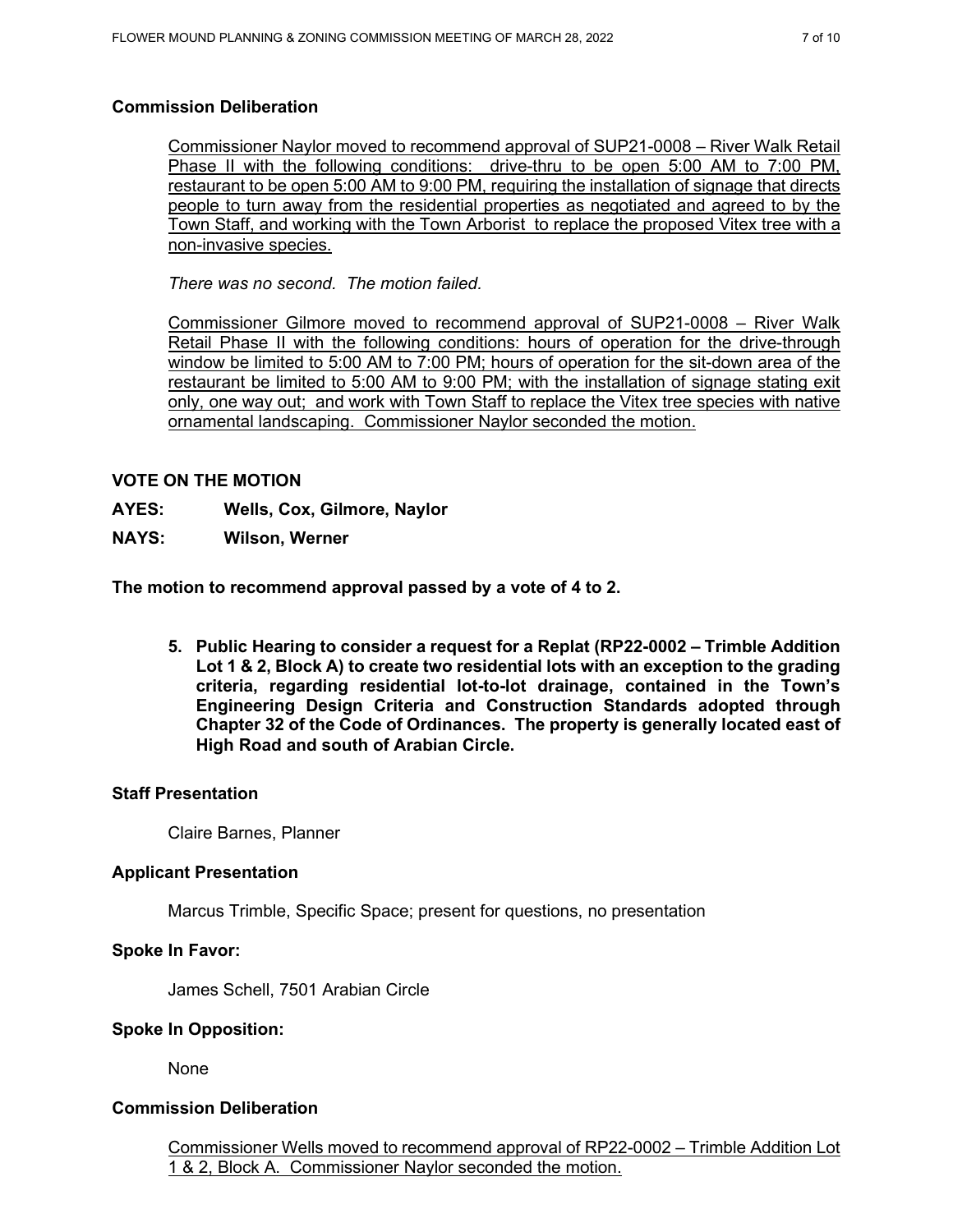### **VOTE ON THE MOTION**

**AYES: Werner, Naylor, Wilson, Gilmore, Cox, Wells**

**NAYS: None**

**The motion to recommend approval passed by a vote of 6 to 0.** 

**6. Public Hearing to consider an ordinance granting a Specific Use Permit No. 476 (SUP21-0011 – 3800 High Road Accessory Dwelling) to permit an accessory dwelling. The property is generally located east of High Road and south of Arabian Circle.** 

### **Staff Presentation**

Claire Barnes, Planner

### **Applicant Presentation**

Marcus Trimble, Specific Space; present for questions, no presentation

### **Spoke In Favor:**

James Schell, 7501 Arabian Circle

## **Spoke In Opposition:**

None

## **Commission Deliberation**

Commissioner Wells moved to recommend approval of SUP21-0011 – 3800 High Road Accessory Dwelling. Commissioner Gilmore seconded the motion.

### **VOTE ON THE MOTION**

- **AYES: Wells, Cox, Gilmore, Wilson, Naylor, Werner**
- **NAYS: None**

**The motion to recommend approval passed by a vote of 6 to 0.** 

**7. Public Hearing to consider an ordinance granting Specific Use Permit No. 477 (SUP21-0012 – Ivybrook Academy – Prairie Plaza Building 6) to permit a day care center use. The property is generally located north of Cross Timbers Road and west of Long Prairie Road.** 

#### **Staff Presentation**

Claire Barnes, Planner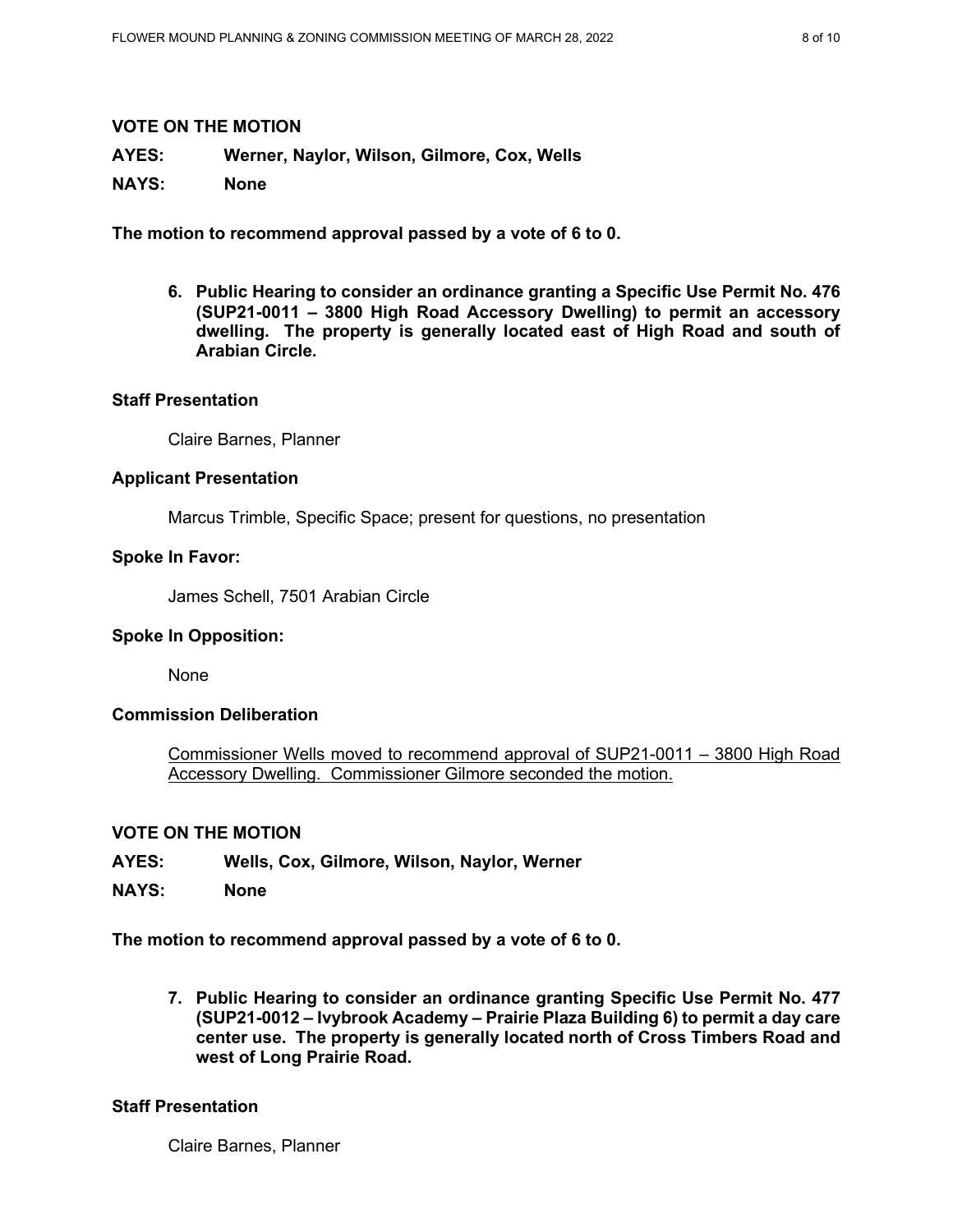## **Applicant Presentation**

Matthew Peterson, DB Constructors

### **Spoke In Favor:**

None

## **Spoke In Opposition:**

None

## **Commission Deliberation**

Vice-Chair Cox moved to recommend approval of SUP21-0012 – Ivybrook Academy – Prairie Plaza Building 6. Commissioner Wells seconded the motion.

## **VOTE ON THE MOTION**

- **AYES: Werner, Naylor, Wilson, Gilmore, Cox, Wells**
- **NAYS: None**

**The motion to recommend approval passed by a vote of 6 to 0.** 

**8. Public Hearing to consider an ordinance for rezoning (ZPD21-0011 – Townlake Phase Five & Six) from Agricultural District (A) to Planned Development District No. 187 for a cluster development with certain modifications and exceptions to the Code of Ordinances. The property is generally located south of Cross Timbers Road and east of Scenic Drive. (***The Planning & Zoning Commission tabled this item by a vote of 6 to 0 at its February 14, 2022, meeting.***)** 

*Commissioner Gilmore recused himself from the Council Chambers at 11:29 p.m. Prior to the meeting, an Affidavit of Conflict of Interest was signed by Commissioner Gilmore and notarized by Town Staff.*

# **Staff Presentation**

Poornima Kashyap, Principal Planner

## **Applicant Presentation**

Mike Boswell, Toll Brothers

#### **Spoke In Favor:**

None

## **Spoke In Opposition:**

Caroline Bumgarner, 5150 Kensington Court (card received to speak; left due to time)